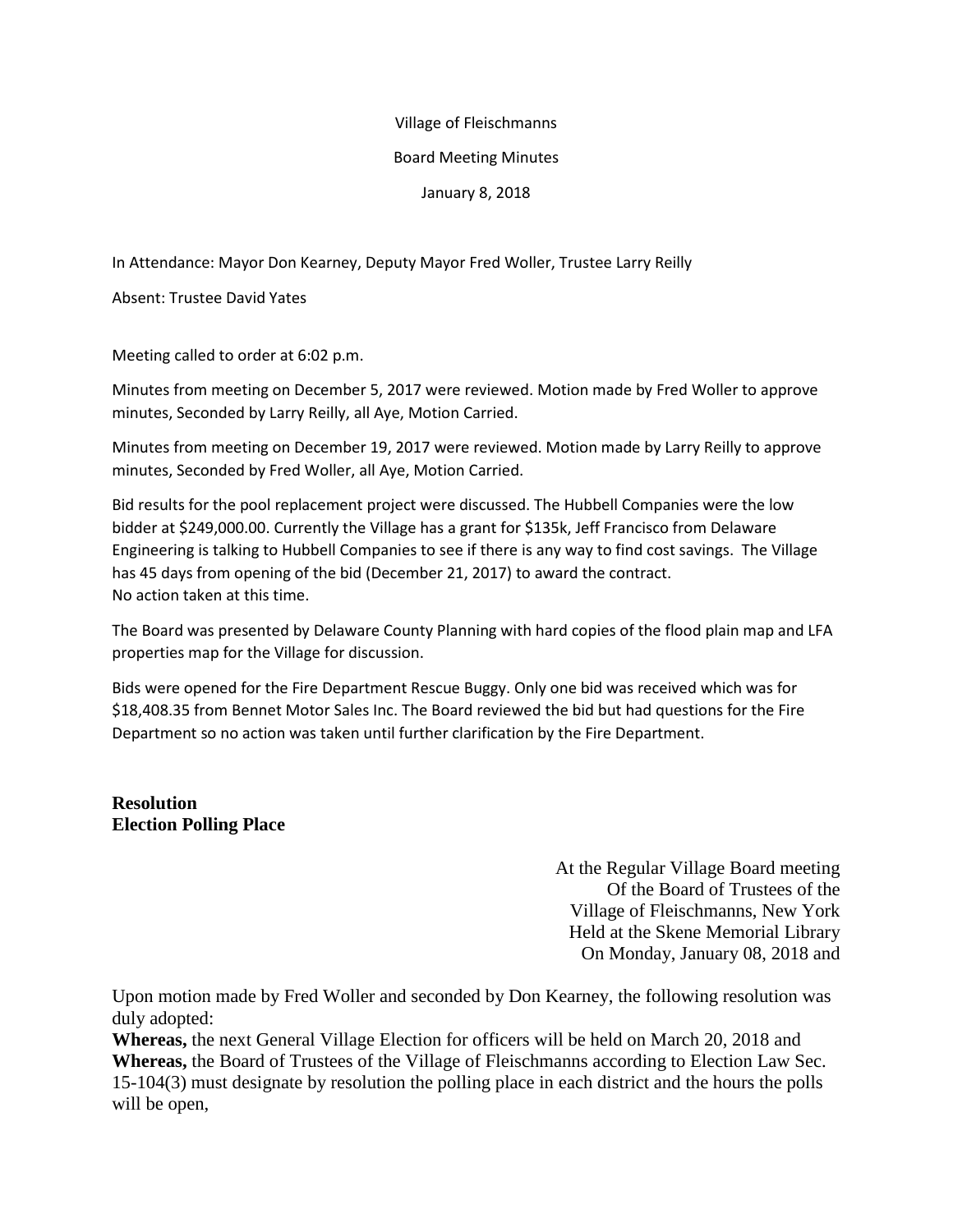**Now Therefore, Be It Resolved,** that the Village Board of Trustees designate the Skene Memorial Library, 1017 Main Street, Fleischmanns, New York 12430 as the official polling place in District 1 for voting in the Village of Fleischmanns Election and designate that the polls be open the hours from 12:00 noon until 9:00 p.m.

Dated: Jan. 08, 2018

 Todd Pascarella, Village Clerk Village of Fleischmanns

State of New York ) )ss: County of Delaware)

I, Todd Pascarella, Village Clerk of the Village of Fleischmanns, New York do hereby certify that the foregoing is a true & correct transcript of a resolution adopted by the Board of Trustees of the Village of Fleischmanns, New York on January 08, 2018 and the whole thereof.

------------------------------------------------------

 Todd Pascarella, Village Clerk Village of Fleischmanns

Motion made by Fred Woller to adopt the above resolution. Motion seconded Don Kearney. Larry Reilly – Aye, David Yates – Absent, Don Kearney – Aye, Fred Woller - Aye . Motion so Carried, Resolution is Adopted.

**Resolution No Village Registration Day** 

> At the Regular Village Board meeting Of the Board of Trustees of the Village of Fleischmanns, New York Held at the Skene Memorial Library On Monday, January 08, 2018 and

Upon motion made by Larry Reilly and seconded by Fred Woller, the following resolution was duly adopted:

**Whereas,** the next General Village Election for officers will be held on March 20, 2018 and **Whereas,** the Board of Trustees of the Village of Fleischmanns according to Election Law Sec. 15-118(3) may abolish registration day, so long as the Board of Trustees

adopts a resolution at least 60 days prior to the village election setting forth that there will be no registration day, as most Villages have done, and only those persons whose names are on the county registration list will be allowed to vote in the Village election. Registration with the County Board of Elections must be done at least 10 days prior to the Village election to ensure a voter's eligibility, which is the same amount of time before the election that Village registration day was typically held,